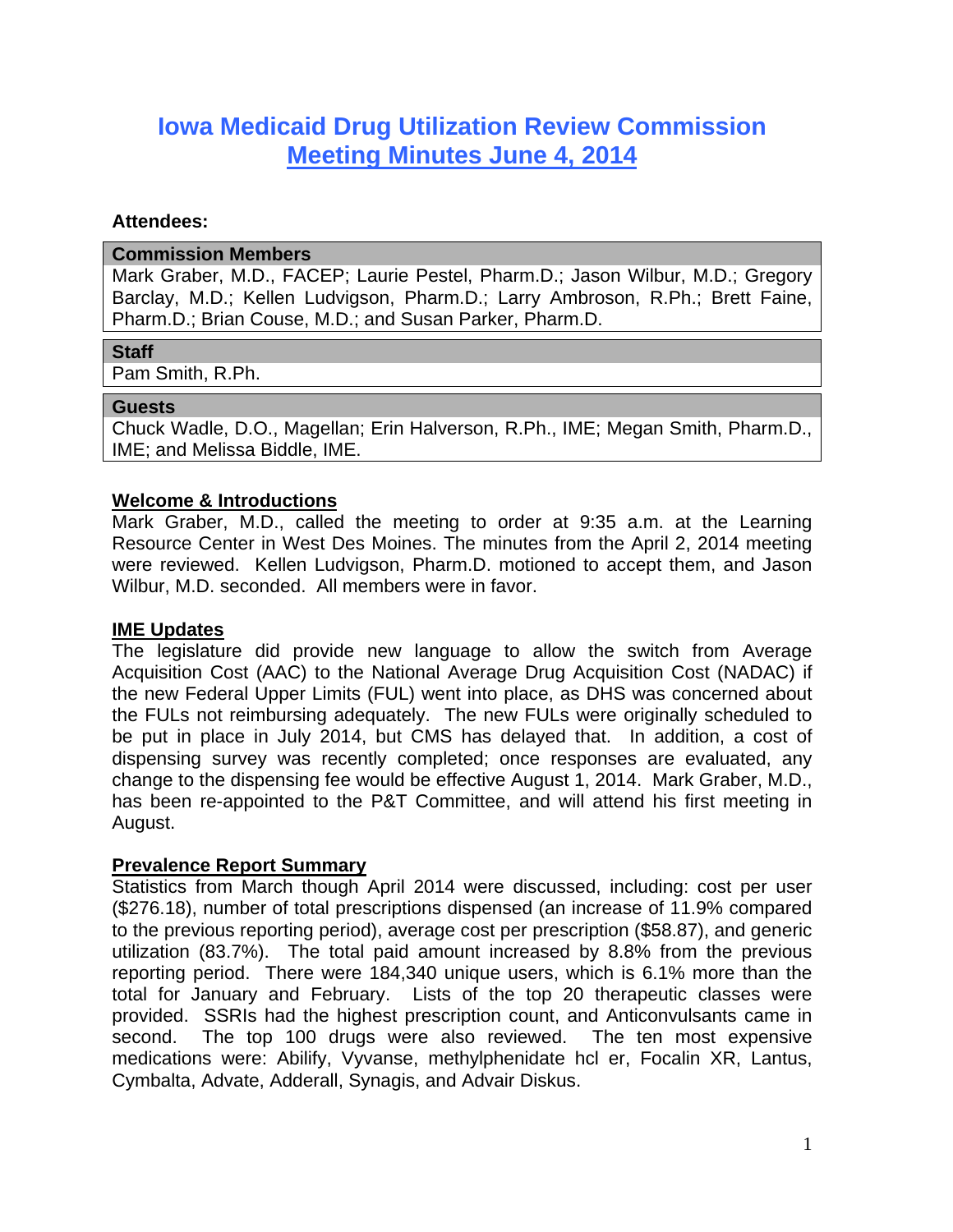## **Case Studies**

Pam Smith presented 4 case studies. Recommendations by commissioners from these four examples resulted in annualized total savings of \$906.04 pre-rebate (state and federal).

## **Public Comment**

| <b>Name</b>   | <b>Representing</b>            | Drug/Topic                                    |
|---------------|--------------------------------|-----------------------------------------------|
| Parris Pope   | Jazz Pharmaceuticals           | Narcolepsy and Xyrem                          |
| Seonyoung Ryu | Genentech                      | Xolair                                        |
| Joe Llewellyn | Gilead                         | Sovaldi                                       |
| Luke Weedin   | <b>Forrest Pharmaceuticals</b> | Fetzima                                       |
| Mike Asmus    | Pfizer                         | Chronic Pain Syndromes PA criteria and Lyrica |

## **Review of Medical Necessity**

*Naloxone Rescue:* In April 2014, the U.S. Food and Drug Administration approved the first naloxone treatment to be given by family members or caregivers to treat a person known or suspected to have had an opioid overdose. Evzio (naloxone hydrochloride injection) is a hand-held auto-injector that delivers a single dose of naloxone, using voice commands to assist in administration of the drug. As this drug will most likely be rebatable, and thus required to be covered by Iowa Medicaid, it was recommended that the DUR Commission develop prior authorization criteria. Pam Smith will check to see if naloxone prescriptions have been written in the past, and try to find out how many opioid overdoses have resulted in death. The members were worried that providing the rescue medication would enable people to overdose on purpose to experience the high.

# **Focus Studies**

*Zolpidem 10mg Dose in Females:* This was a follow-up discussion. Threehundred seventy-two (372) of the 851 members identified changed therapy, for an annualized cost savings of \$4,053.27 (state and federal, pre-rebate) as a result of the 2,272 surveys sent out to prescribers and pharmacies. Eight-hundred and eight (808) or 35.56% of those surveys were returned.

*Zolpidem 12.5mg Dose in Females:* This was a follow-up discussion. Nine of the 25 members identified changed therapy, for an annualized cost savings of \$784.64 (state and federal, pre-rebate) as a result of the 67 surveys sent out to prescribers and pharmacies. Sixty (60) or 22.39% of those surveys were returned.

*Duplicate SSRIs:* This was a follow-up discussion. Twenty-eight (28) of the 57 members identified changed therapy, for an annualized cost savings of \$798.25 (state and federal, pre-rebate) as a result of the 151 surveys sent out to prescribers and pharmacies. Sixty-nine (69) or 45.70% of those surveys were returned.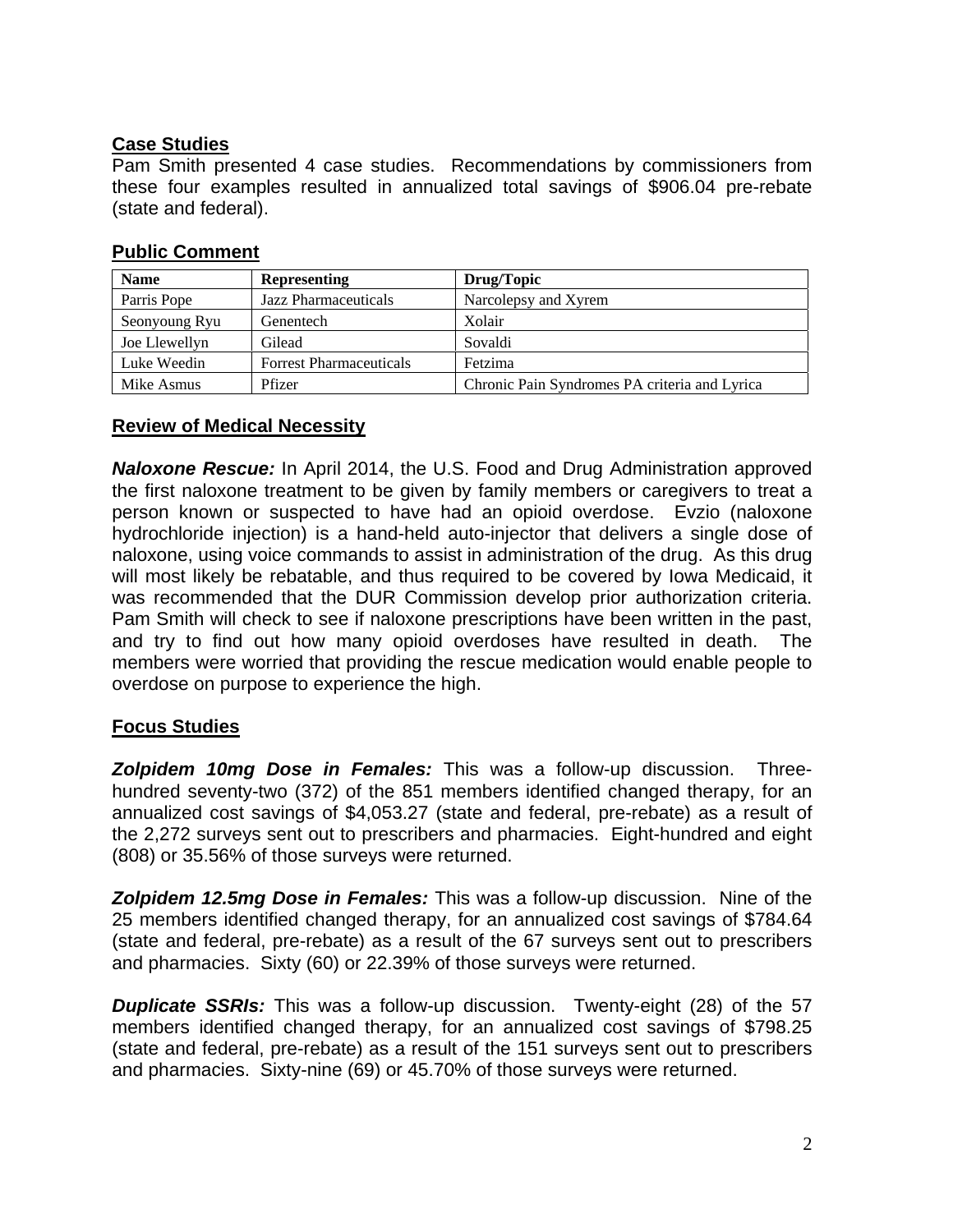*Duplicate TCAs:* This was a follow-up discussion. Three of the 13 members identified changed therapy, for an annualized cost savings of \$114.85 (state and federal, pre-rebate) as a result of the 31 surveys sent out to prescribers and pharmacies. Twenty-one (21) or 67.74% of those surveys were returned.

*Duplicate Antidepressants (Two or More Concurrently):* This was a follow-up discussion. Fifty-three (53) of the 135 members identified changed therapy, for an annualized cost savings of \$8,662.56 (state and federal, pre-rebate) as a result of the 357 surveys sent out to prescribers and pharmacies. One-hundred fifty-five (155) or 43.42% of those surveys were returned.

*Duplicate Antidepressants (MAO Inhibitor plus SSRI or TCA):* This was a followup discussion. One of the 2 members identified changed therapy, for an increase of \$773.88 in annual expenditures (state and federal, pre-rebate) as a result of the 5 surveys sent out to prescribers and pharmacies. Two (40.00%) of those surveys were returned.

**Prescriber Trends in Opiate Prescribing:** After the February meeting, findings were plotted on provider-type-specific graphs to illustrate opioid units per day, morphine sulfate equivalents per day, and number of prescriptions. At the April meeting, the Commission pointed out statistical outliers and other lines that didn't make sense with common prescribing practices. Pam Smith looked at claim level detail for the outlying prescribers, and brought her findings back to the June meeting. Dentists that appeared to be using long-acting opiates had been a concern, but Pam Smith discovered that tramadol had been included in the report parameters.

*Long Term Use of Short-Acting Opioids:* The Commission wants to lower the existing quantity limits, and limit use to one short-acting at a time. At the April meeting, it was suggested that short-acting opioids be limited to a quantity of 120 per 30 days, while long-acting could be allowed 30 to 60 per 30 days. Susan Parker suggested doing this in stages, with soft POS edits notifying providers of the changes prior to implementation of the quantity limits. Erin Halverson also suggested just tackling the short-acting opioids for now, since the hope is to increase use of the long-acting medications. At the June meeting, quantity limits on breakthough medications and cumulative quantity limits on all short-acting opioids were suggested. Erin Halverson would like to know how many members would exceed the proposed limits prior to implementation. Pam Smith will refresh the data, and letters will be sent to the prescribers of members identified as taking 4 or more doses per day of a short-acting opioid, or two or more short-acting opioids concurrently, to inquire if they would be a candidate for use of a long-acting opioid with use of a short-acting opioid for breakthrough pain. Pam Smith will also run the numbers as Erin Halverson requested, and provide morphine sulfate equivalents. Providers will be forewarned via letter before the limits are put into place.

*Naltrexone Use in Children:* Letters will be sent to inquire about the reasoning for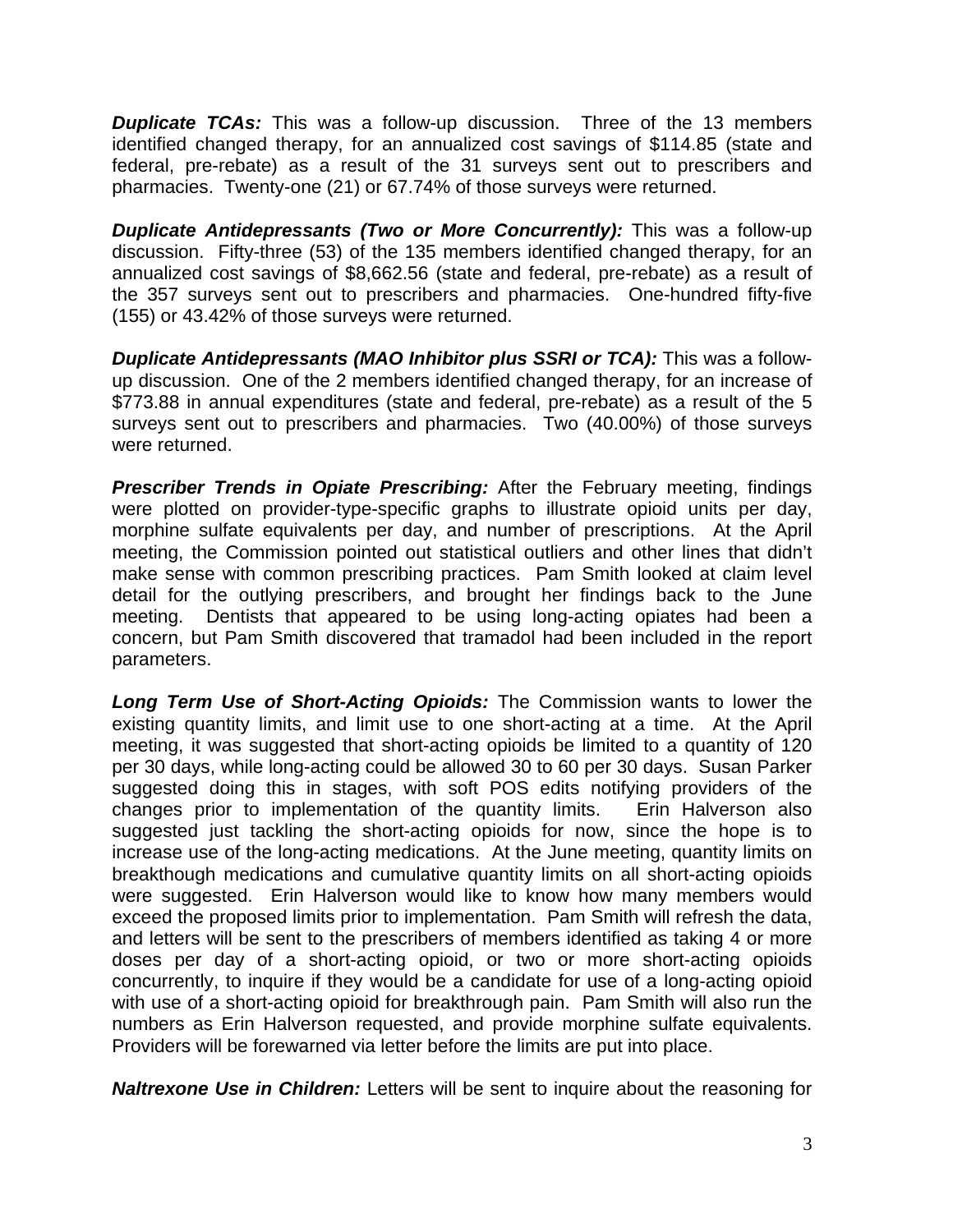use.

*Adalimumab Use without Methotrexate:* Letters will be sent to the prescribers of the 10 members not combining adalimumab with methotrexate or other non-biologic DMARD to ask if the patient would be a candidate for the combined use.

# **Public Comment**

| <b>Name</b>   | Representing         | Drug/Topic |
|---------------|----------------------|------------|
| Rachel Anhorn | Boehringer-Ingelheim | Pradaxa    |

# **Prior Authorization**

*Chronic Pain Syndromes:* The Commission reviewed the prior authorization criteria as follows:

*A prior authorization is required for duloxetine (Cymbalta®), pregabalin (Lyrica®), and milnacipran (Savella™). For patients with a chronic pain diagnosis who are currently taking opioids, as seen in pharmacy claims, a plan to decrease and/or discontinue the opioid(s) must be provided with the initial request. Initial authorization will be given for three (3) months. There must be a significant decrease in opioid use or discontinuation of opioid(s) after the initial three (3) month authorization for further consideration. Decreased utilization of opioids must be maintained while taking a drug for the treatment of a chronic pain diagnosis. Payment will be considered under the following conditions:* 

- *1. A diagnosis of fibromyalgia (Cymbalta®, Lyrica®, and Savella™)* 
	- *a. A trial and therapy failure at a therapeutic dose with gabapentin plus one of the following: tricyclic antidepressant, SSRI, or SNRI, WITH*
	- *b. Documented non-pharmacologic therapies (cognitive behavior therapies, exercise, etc.), AND*
	- *c. Documentation of a previous trial and therapy failure at a therapeutic dose with Savella™ when Cymbalta® and Lyrica® are requested.*
- *2. A diagnosis of post-herpetic neuralgia (Lyrica®)*

*A trial and therapy failure at a therapeutic dose with gabapentin plus one of the following: tricyclic antidepressant, topical lidocaine, valproate, or carbamazepine.* 

*3. A diagnosis of diabetic peripheral neuropathy (Cymbalta® and Lyrica®)* 

*A trial and therapy failure at a therapeutic dose with gabapentin plus one of the following: tricyclic antidepressant or topical lidocaine.* 

- *4. A diagnosis of partial onset seizures, as adjunct therapy (Lyrica®)*
- *5. A diagnosis of major depressive disorder or generalized anxiety disorder (Cymbalta®)*
- *6. A diagnosis of chronic musculoskeletal pain (Cymbalta®)*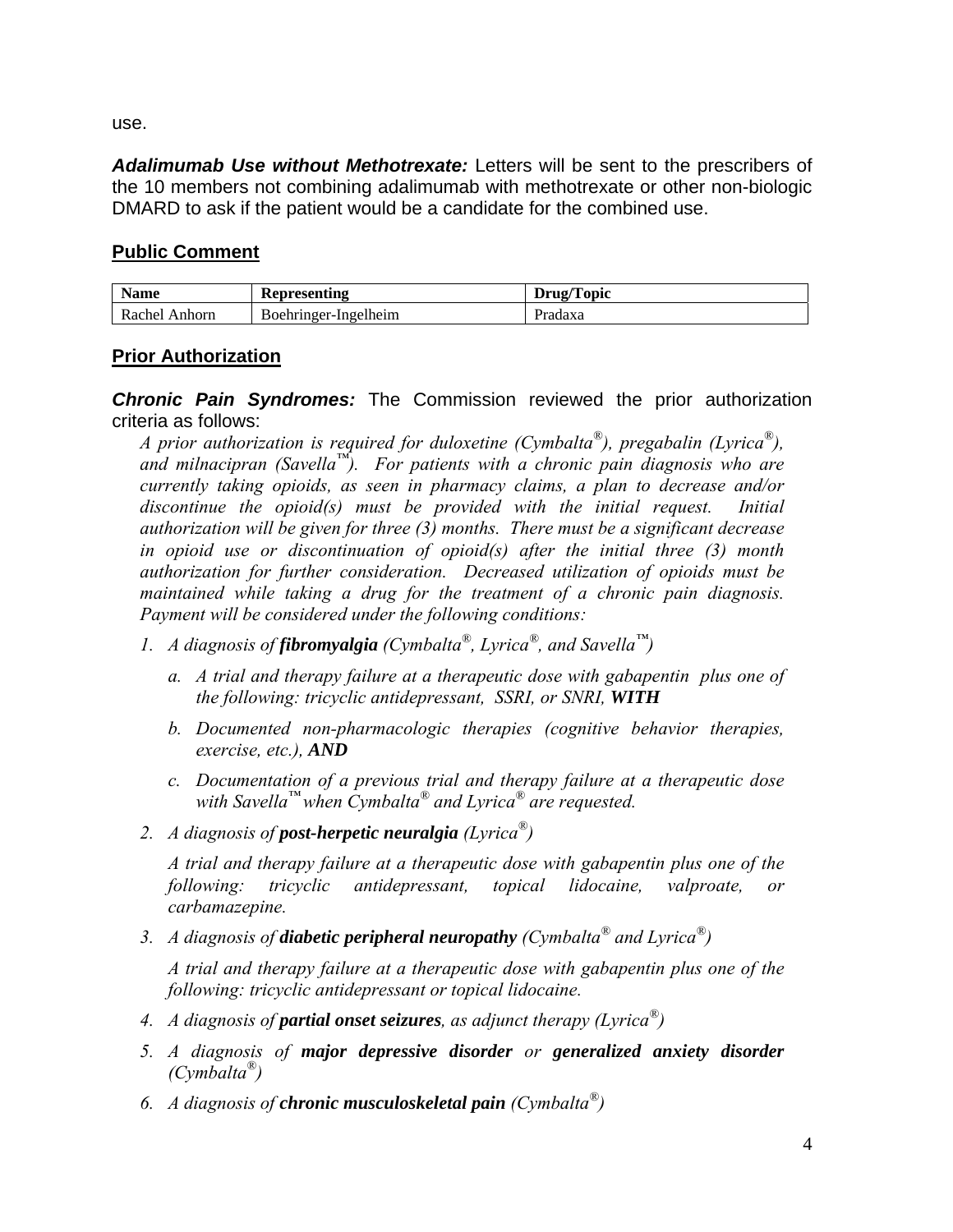*A trial and therapy failure at a therapeutic dose with at least three drugs from three distinct therapeutic classes from the following: NSAIDs, opioids, tramadol, or tricyclic antidepressants.* 

*Requests for concomitant use of these agents for an indicated chronic pain diagnosis may only be considered once each agent has been tried at maximum tolerated dose separately. Duplicate use of drugs from the same therapeutic category will not be considered. Requests for doses above the manufacturer recommended dose will not be considered.* 

Pam Smith modified the first paragraph with the changes requested, and will bring the revised criteria back to the August meeting.

**Omalizumab (Xolair):** The Commission reviewed the prior authorization criteria as follows:

*Prior authorization is required for Xolair®. Payment for Xolair® will be authorized when the following criteria are met:* 

*Moderate to Severe Persistent Asthma* 

- *1. Patient has a diagnosis of moderate to severe persistent asthma for at least one year; and*
- *2. Patient is 12 years of age or older; and*
- *3. Pretreatment IgE level is between 30 IU/mL and 700 IU/mL; and*
- *4. Patient's weight is between 30 kg and 150 kg; and*
- *5. History of positive skin or RAST test to a perennial aeroallergen; and*
- *6. Prescriber is an allergist, immunologist, or pulmonologist; and*
- *7. Patient is currently using a high dose inhaled corticosteroid AND long-acting betaagonist, is compliant with therapy and asthma symptoms are not adequately controlled after at least three (3) months of therapy.*
- *8. Patient must have access to an EpiPen to treat allergic reactions that may occur after administration of Xolair®.*

*If the criteria for coverage are met, the initial authorization will be given for 16 weeks to assess the need for continued therapy. Requests for continuation of therapy will not be granted for patients who have not shown adequate response to Xolair® therapy and for patients who do not continue concurrent use with a high dose corticosteroid and longacting beta-agonist.* 

#### *Chronic Idiopathic Urticaria*

- *1. Patient has a diagnosis of moderate to severe chronic idiopathic urticaria for 6 or more weeks; and*
- *2. Patient is 12 years of age or older; and*
- *3. Patient has documentation of a trial and therapy failure with at least one secondgeneration antihistamine, one of which must be cetirizine at a dose up to 20 mg per day; and*
- *4. Patient has documentation of a trial and therapy failure with at least one firstgeneration antihistamine; and*
- *5. Patient has documentation of a trial and therapy failure with at least one potent H1*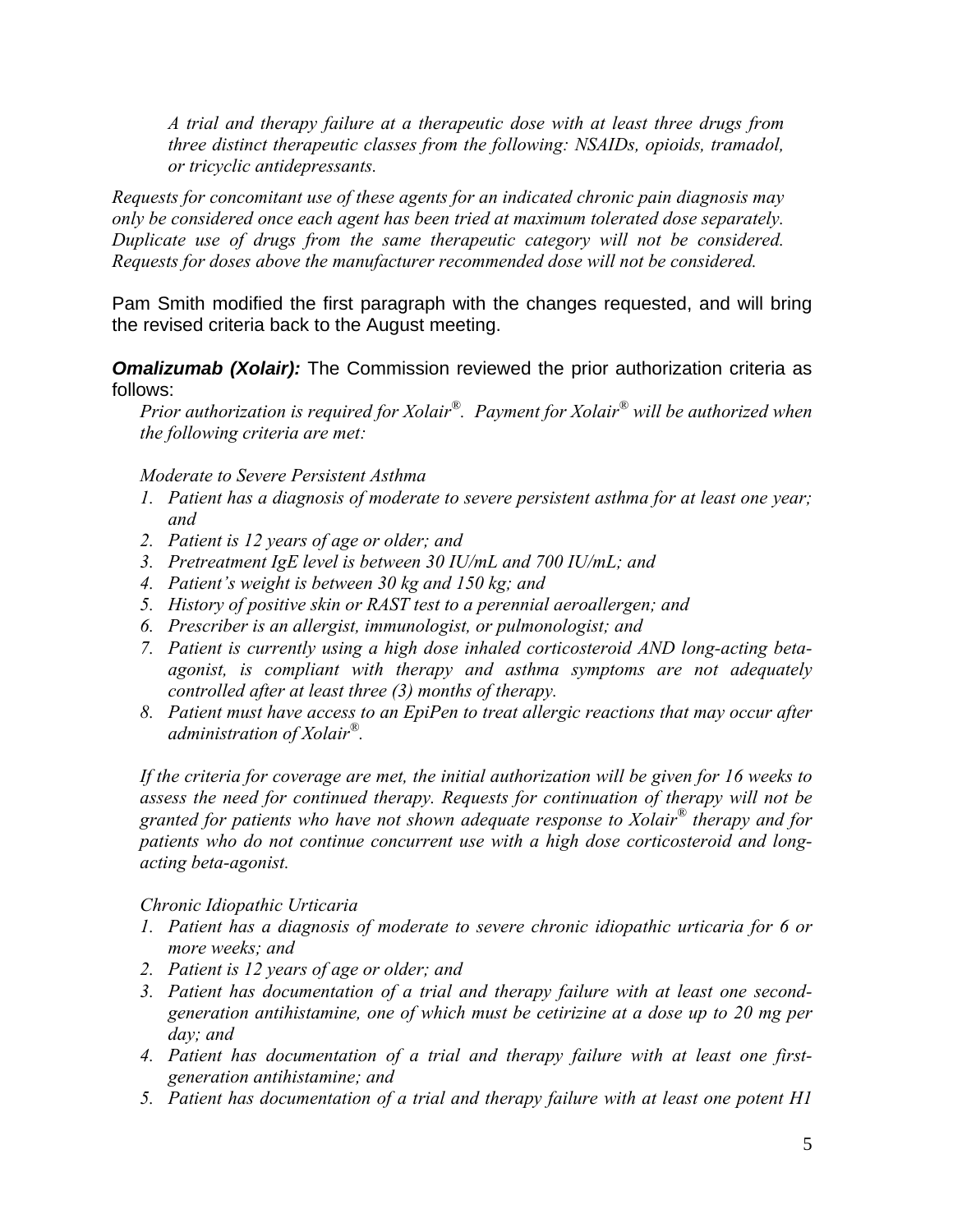*receptor antagonist (hydroxyzine and/or doxepin); and* 

*6. Patient has documentation of a trial and therapy failure with a preferred leukotriene receptor antagonist in combination with a first- or second-generation antihistamine.* 

*If criteria for coverage are met, the initial authorization will be given for 12 weeks to assess the need for continued therapy.* 

*The required trials may be overridden when documented evidence is provided that use of these agents would be medically contraindicated.* 

Jason Wilbur, M.D. motioned to accept the criteria as amended, and Brian Couse, M.D. seconded. All members were in favor.

*Apixaban (Eliquis):* The Commission reviewed the prior authorization criteria as follows:

*Prior authorization is required for apixaban (Eliquis®). Payment will be considered under the following conditions:* 

- *1. Patient does not have a mechanical prosthetic heart valve; and*
- *2. Patient does not have active pathological bleeding; and*
- *3. Patient has a diagnosis of non-valvular atrial fibrillation; with*
- *4. Documentation of a previous trial and therapy failure with warfarin (TIA, stroke, or inability to maintain a therapeutic INR with a minimum 6 month trial); and*
- *5.* Presence of at least one additional risk factor for stroke, with a CHADS2 score  $\geq$ *1; OR*
- *6. For patients requiring deep vein thrombosis (DVT) prophylaxis undergoing hip or knee replacement. Requests will be considered when the patient has contraindications to use of the preferred agent(s). If patient meets criteria for coverage, requests will be approved for the following doses:* 
	- *Hip replacement: 2.5 mg twice daily for up to 35 days following hip replacement; or*
	- *Knee replacement: 2.5 mg twice daily for up to 12 days following knee replacement.*

*The required trials may be overridden when documented evidence is provided that the use of these agents would be medically contraindicated.*

Brian Couse, M.D. motioned to accept the criteria, and Jason Wilbur, M.D. seconded. All members were in favor.

**Dabigatran (Pradaxa):** The Commission reviewed the prior authorization criteria as follows:

*Prior authorization is required for dabigatran (Pradaxa®). Payment will be considered for patients under the following conditions:* 

- *1. Patient does not have a mechanical prosthetic heart valve; and*
- *2. Patient does not have active pathological bleeding; and*
- *3. Patient has documentation of a previous trial and therapy failure with*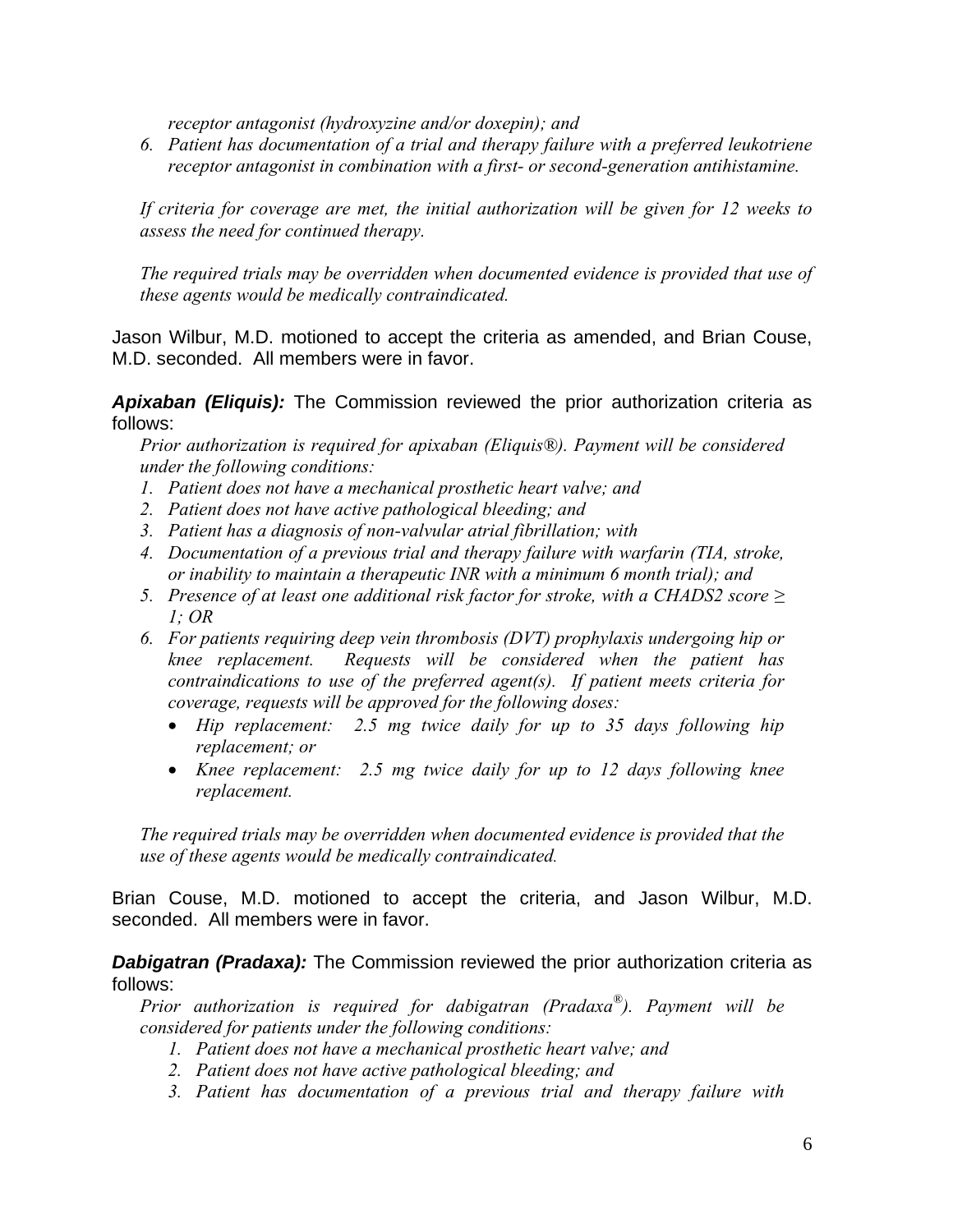*warfarin (TIA, stroke, recurrence of DVT/PE, or inability to maintain a therapeutic INR with a minimum 6 month trial).* 

*Non-valvular atrial fibrillation (in addition to the above)*

- *Patient has the presence of at least one additional risk factor for stroke, with a*  $CHADS<sub>2</sub> score \ge 1$ ; and
- *Patient does not have severe renal impairment (CrCl < 15mL/min) or is not on dialysis.*

*Treatment and prevention of DVT or PE (in addition to the above)*

- *Patient does not have a CrCl < 30mL/min or is not on dialysis.*
- *For patients with current DVT/PE, patient must have documentation of 5 to 10 days of parenteral anticoagulation prior to initiation of dabigatran.*

*The required trials may be overridden when documented evidence is provided that use of these agents would be medically contraindicated.* 

Brett Faine, Pharm.D. motioned to accept the criteria, and Brian Couse, M.D. seconded. All members were in favor.

*Hepatitis C Protease Inhibitors:* The Commission reviewed the prior authorization criteria as follows:

*Prior authorization is required for direct-acting oral antiviral agents against the hepatitis C virus. Requests for non-preferred agents may be considered when documented evidence is provided that the use of the preferred agents would be medically contraindicated. Payment will be considered under the following conditions:* 

- *1. Patient is 18 years of age or older; and*
- *2. Patient's prior treatment history is provided (treatment naïve, prior null responder, partial responder, or relapser); and*
- *3. If patient has a history of failed treatment due to non-compliance, documentation that steps have been taken to correct or address the causes of non-compliance are provided; and*
- *4. Patient has not previously tried or failed therapy with a hepatitis C protease inhibitor; and*
- *5. Patient is not a pregnant female or a male with a pregnant female partner; and*
- *6. Women of childbearing potential and their male partners must use two forms of effective contraception (non-hormonal contraception for patients taking Incivek™ and Sovaldi™) during treatment and for at least 6 months after treatment has concluded; and*
- *7. Documentation that routine monthly pregnancy tests are performed during this time; and*
- *8. Patient has abstained from the use of illicit drugs and alcohol for a minimum of three (3) months as evidenced by a negative urine confirmation test, and*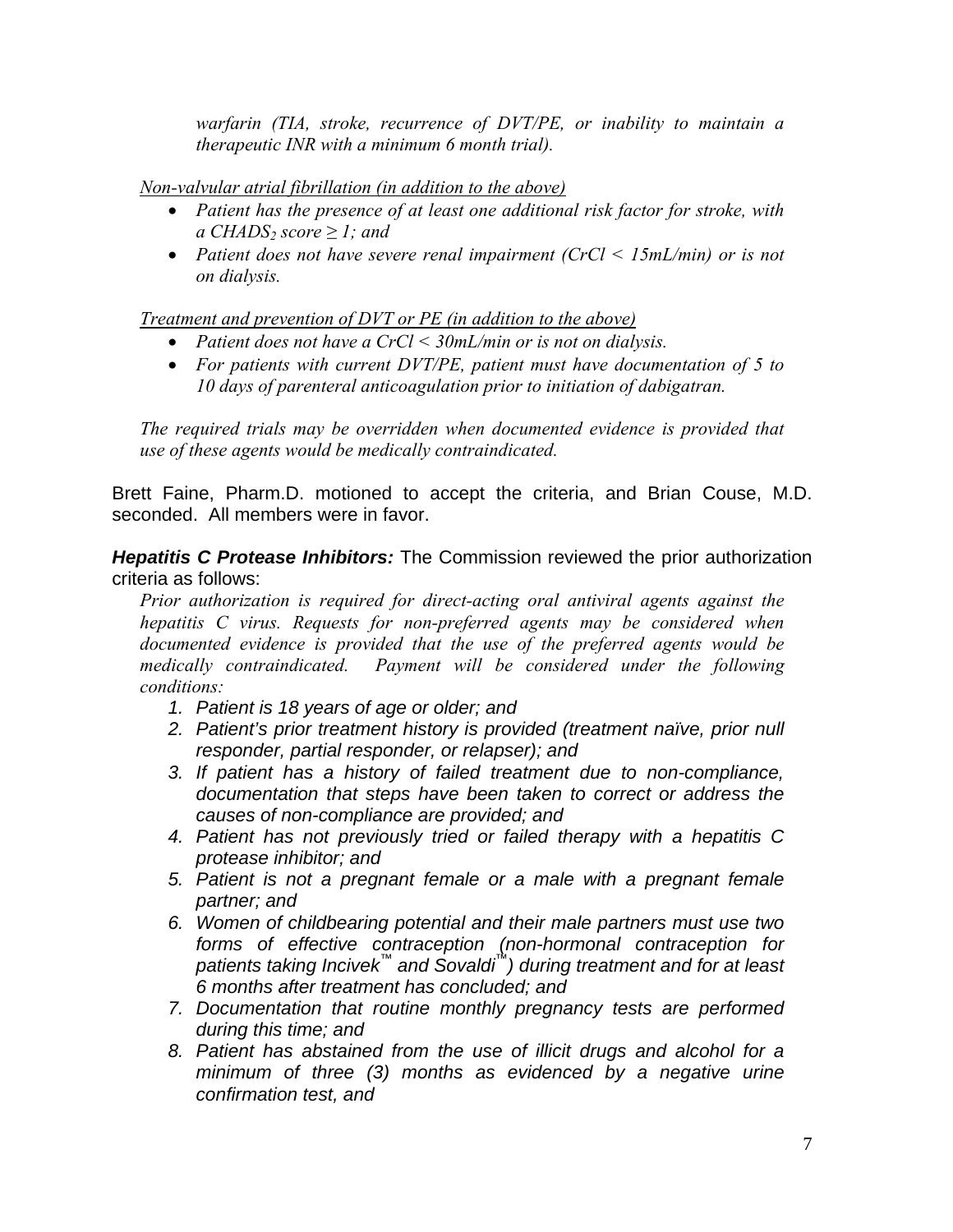- *9. Prescriber is an infectious disease specialist, gastroenterologist, hepatologist, or other hepatitis specialist.*
- *10. Non-FDA approved or non-compendia indicated combination therapy regimens will not be approved.*
- *11. Lost or stolen medication replacement requests will not be authorized.*
- *12. The 72-hour emergency supply rule does not apply to oral hepatitis C antiviral agents.*

*Incivek* 

- *Patient has a documented diagnosis of hepatitis C genotype 1; and*
- *Administered in combination with peg-interferon alfa and ribavirin; and*
- *Patient does not have HIV co-infection; and*
- *Patient is not receiving dialysis or does not have a CrCl < 50 mL/min.*
- *HCV-RNA results are required at treatment week 4 for telaprevir (Incivek™).*
- *Additional prior authorization will be considered with documentation of response to treatment, measured by HCV-RNA levels.*
- *A maximum 12 weeks of therapy will be allowed for telaprevir (Incivek™).*

## *Victrelis*

- *Patient has a documented diagnosis of hepatitis C genotype 1; and*
- *Administered in combination with peg-interferon alfa and ribavirin; and*
- *Patient does not have HIV co-infection; and*
- *Patient does not have decompensated cirrhosis.*
- *HCV-RNA results are required at treatment week 8, 12, and 24 (including lead in period) for boceprevir (Victrelis™).*
- *Additional prior authorizations will be considered with documentation of response to treatment, measured by HCV-RNA levels.*
- *Prior authorizations will be approved for a maximum of 24, 32, or 44 weeks of therapy with boceprevir (Victrelis™) based on response.*

*Olysio* 

- *Patient has a documented diagnosis of hepatitis C genotype 1; and*
- *Administered in combination with peg-interferon alfa and ribavirin; and*
- *Patient does not have HIV co-infection; and*
- *Patient does not have the NS3 Q80K polymorphism with hepatitis C genotype 1a; and*
- *The patient is not receiving dialysis or does not have a CrCl < 30 mL/min.*
- *HCV-RNA results are required at treatment week 4 for simeprevir (Olysio™).*
- *Additional prior authorizations will be considered with documentation of response to treatment, measured by HCV-RNA levels.*
- *A maximum 12 weeks of therapy will be allowed.*

*Sovaldi* 

- *The patient is not receiving dialysis or does not have a CrCl < 30 mL/min; and*
- *Patient does not have decompensated cirrhosis; and*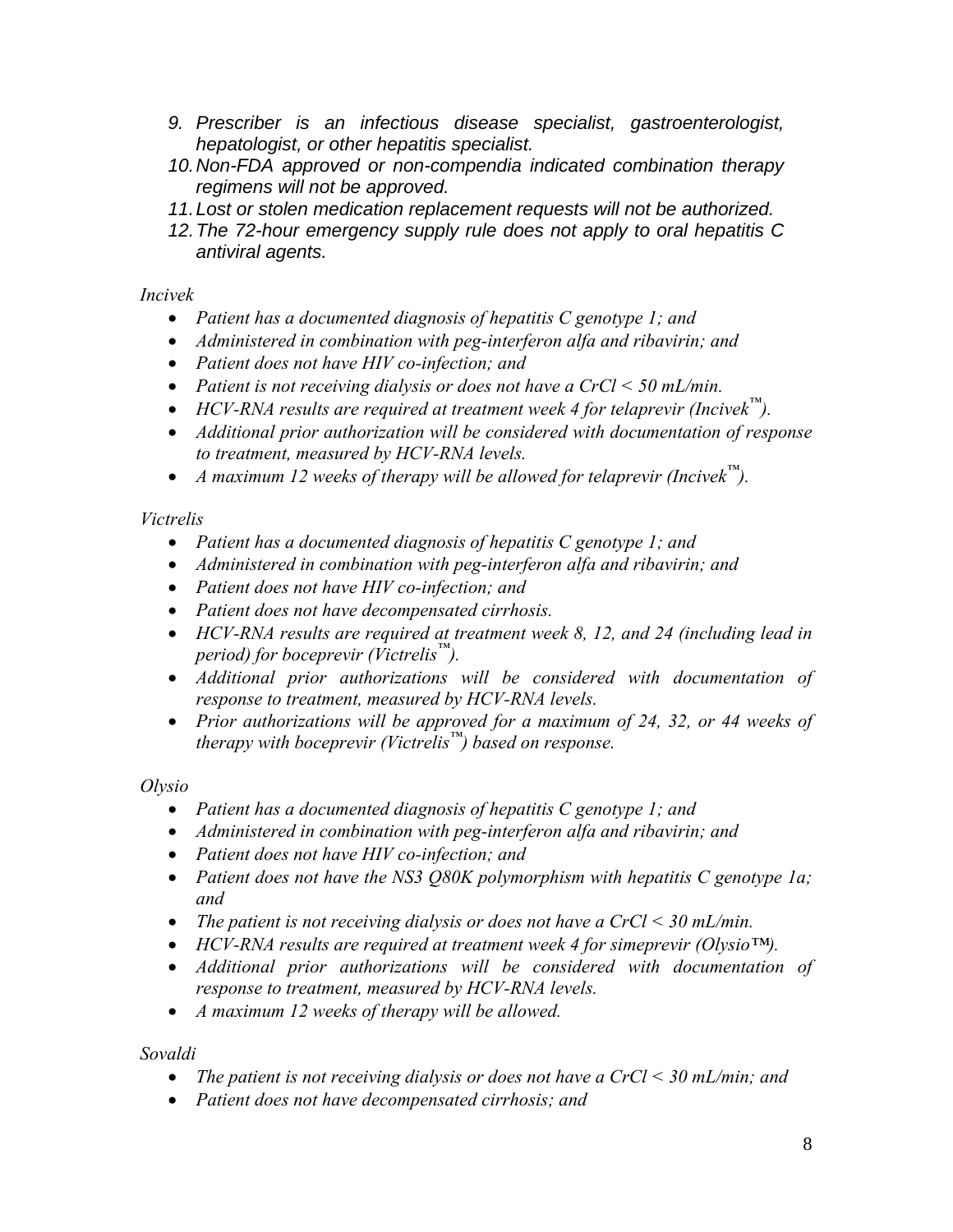- *Documentation the patient has stage 3 or greater fibrosis as confirmed by a liver biopsy.*
- *Genotype 1: Patient has a documented diagnosis of hepatitis C genotype 1 (mono-infected or HCV/HIV co-infected) and used in combination with peginterferon alfa and ribavirin. A maximum 12 weeks therapy will be allowed.*
- *Genotype 2: Patient has a documented diagnosis of hepatitis C genotype 2 (mono-infected or HCV/HIV co-infected) and used in combination with ribavirin. A maximum 12 weeks of therapy will be allowed.*
- *Genotype 3: Patient has a documented diagnosis of hepatitis C genotype 3 (mono-infected or HCV/HIV co-infected) and used in combination with ribavirin. A maximum 24 weeks of therapy will be allowed.*
- *Genotype 4: Patient has a documented diagnosis of hepatitis C genotype 4 (mono-infected or HCV/HIV co-infected) and used in combination with peginterferon alfa and ribavirin. A maximum 12 weeks of therapy will be allowed.*
- *Hepatocellular carcinoma: Patient has a documented diagnosis of hepatitis C genotype 1, 2, 3, 4 with a diagnosis of hepatocellular carcinoma meeting Milan criteria (awaiting liver transplantation) and in combination with ribavirin for up to 48 weeks or until liver transplantation, whichever comes first. Milan criteria are defined as:* 
	- o *One lesion smaller than 5 cm in diameter for subjects with a single lesion;*
	- o *Up to 3 lesions smaller than 3 cm in diameter in subjects with multiple lesions;*
	- o *No extrahepatic manifestations;*
	- o *No vascular invasion.*
- *Requests for peg-interferon alfa free regimens will be considered on a case-bycase basis for patients with hepatitis C genotype 1 or 4 where Peg-interferon alfa is contraindicated. Contraindications include: documented life-threatening side effects; decompensated hepatic disease; autoimmune hepatitis and other autoimmune disorders; a baseline neutrophil count below 1500/µL, a baseline platelet count below 90,000/ µL, or a baseline hemoglobin below 10g/dL; and a history of preexisting unstable cardiac disease.*

Susan Parker, Pharm.D. will bring cost projections to the next meeting, to compare including Stage 2 Fibrosis coverage for Sovaldi and excluding it. Jason Wilbur, M.D. motioned to accept the criteria as amended, and Larry Ambroson, R.Ph. seconded. All members were in favor.

*Antidepressants:* The Commission reviewed the prior authorization criteria as follows:

*Prior authorization is required for non-preferred antidepressants subject to clinical criteria. Requests for doses above the manufacturer recommended dose will not be considered. Payment will be considered for patients when the following criteria are met:* 

*1. The patient has a diagnosis of Major Depressive Disorder (MDD) and is 18 years of age or older; and*